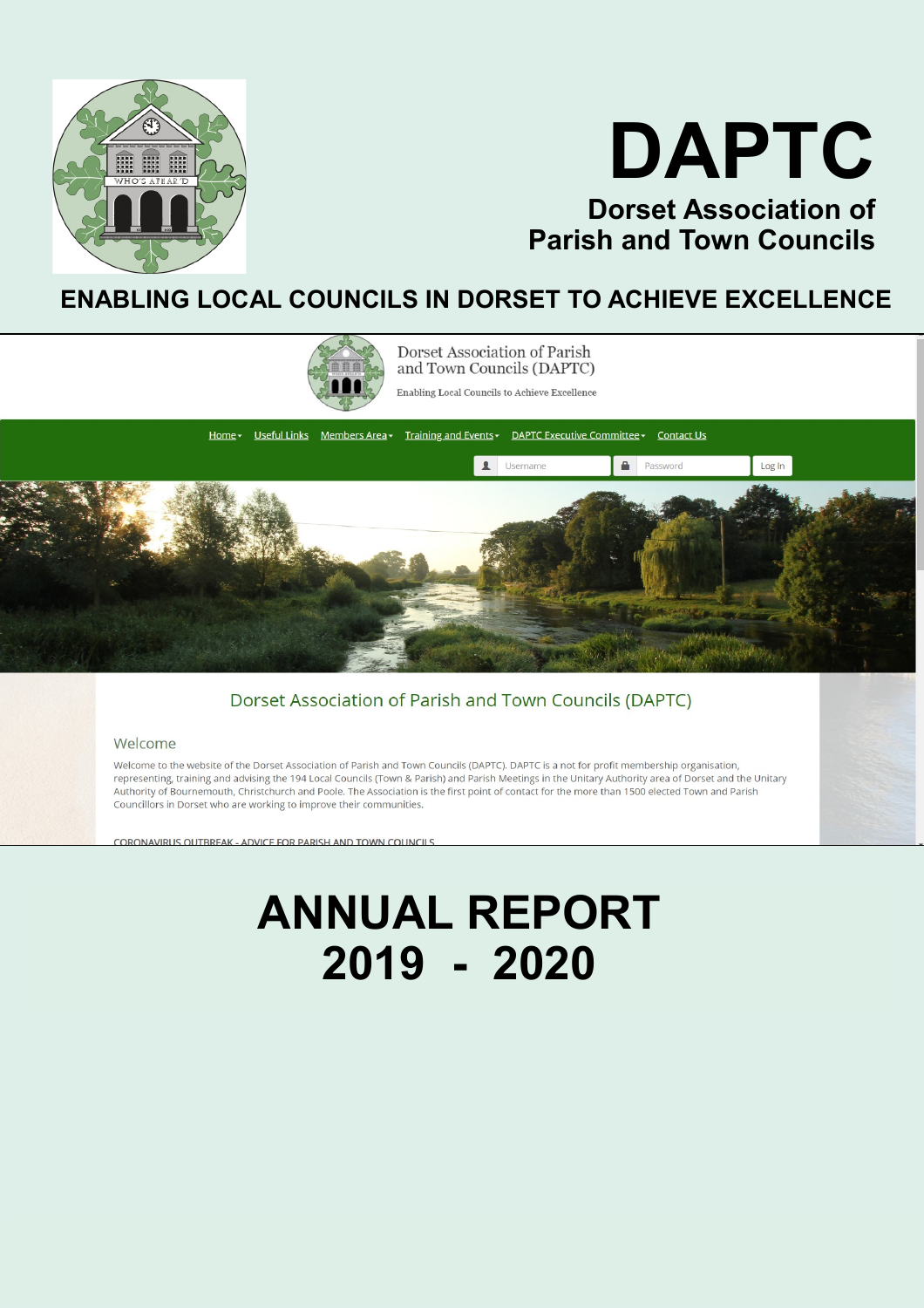### **Association Structure**

| <b>President</b>                    | John Parker                                |                                                                                                                                       |  |  |
|-------------------------------------|--------------------------------------------|---------------------------------------------------------------------------------------------------------------------------------------|--|--|
| <b>Vice Presidents</b>              | <b>Cllr Janet Page</b><br><b>Tony Gibb</b> | <b>Our Aim:</b>                                                                                                                       |  |  |
| <b>Chairman</b>                     | <b>CIIr Alan Thacker</b>                   | To support local councils in Dorset in achieving<br>excellence.                                                                       |  |  |
| <b>Vice Chairman</b>                | Cllr Jill Barry                            | In doing this, DAPTC provides advice, support,                                                                                        |  |  |
| <b>Honorary</b><br><b>Treasurer</b> | Donna Yea                                  | training and assistance to its member councils,<br>many of whom employ only one official, the Clerk,<br>usually on a part-time basis. |  |  |
| <b>Auditor</b>                      | <b>Andrew Notley</b>                       | The advice and support offered by DAPTC is<br>backed-up by the Association's links with the                                           |  |  |
| <b>Chief Executive</b>              | <b>Hilary Trevorah</b>                     | National Association of Local Councils (NALC) to<br>which it is affiliated.                                                           |  |  |

#### **Executive Committee**

| <b>Central Area</b>                         | <b>CIIr Alan Thacker</b><br><b>Cllr Jill Barry</b>                                                                       | Joint Foreword from the President & Chairman                                                                                                                                                                                                                                                                    |
|---------------------------------------------|--------------------------------------------------------------------------------------------------------------------------|-----------------------------------------------------------------------------------------------------------------------------------------------------------------------------------------------------------------------------------------------------------------------------------------------------------------|
| <b>Eastern Area</b>                         | Cllr Penny Yeo<br><b>CIIr Terry Cordery</b>                                                                              | <b>Chief Executive's Report</b><br><b>Treasurer's Report</b>                                                                                                                                                                                                                                                    |
| <b>Northern Area</b>                        | <b>CIIr Mike Jones</b>                                                                                                   |                                                                                                                                                                                                                                                                                                                 |
| <b>Purbeck Area</b><br><b>Western Area</b>  | <b>CIIr Peter Bowyer</b><br><b>Cllr Sarah Jackson</b><br><b>Cllr John Broom</b><br><b>Cllr Peter Noel</b>                | <b>Acknowledgements:</b><br>Our thanks go to all who have helped the<br>Association during the year, particularly:<br><b>Dorset Council</b>                                                                                                                                                                     |
| <b>Town &amp; Larger</b><br><b>Councils</b> | <b>CIIr Chris Turner</b><br>Cllr Haydn White<br><b>Cllr Lindsey Dedden</b><br><b>Cllr Janet Page</b><br>Cllr K D Johnson | <b>Dorset Clinical Commissioning Group</b><br>$\bullet$<br>All members of the Executive Committee<br>$\bullet$<br>Councillors and Clerks of member councils<br>$\bullet$<br>who have contributed to the running of Area<br>and Town and Larger Councils Committees.<br><b>All Area Secretaries</b><br>$\bullet$ |
|                                             |                                                                                                                          |                                                                                                                                                                                                                                                                                                                 |

Front Page Photograph: Screenshot of the DAPTC Website Home page.

\_\_\_\_\_\_\_\_\_\_\_\_\_\_\_\_\_\_\_\_\_\_\_\_\_\_\_\_\_\_\_\_\_\_\_\_\_

**Contents:**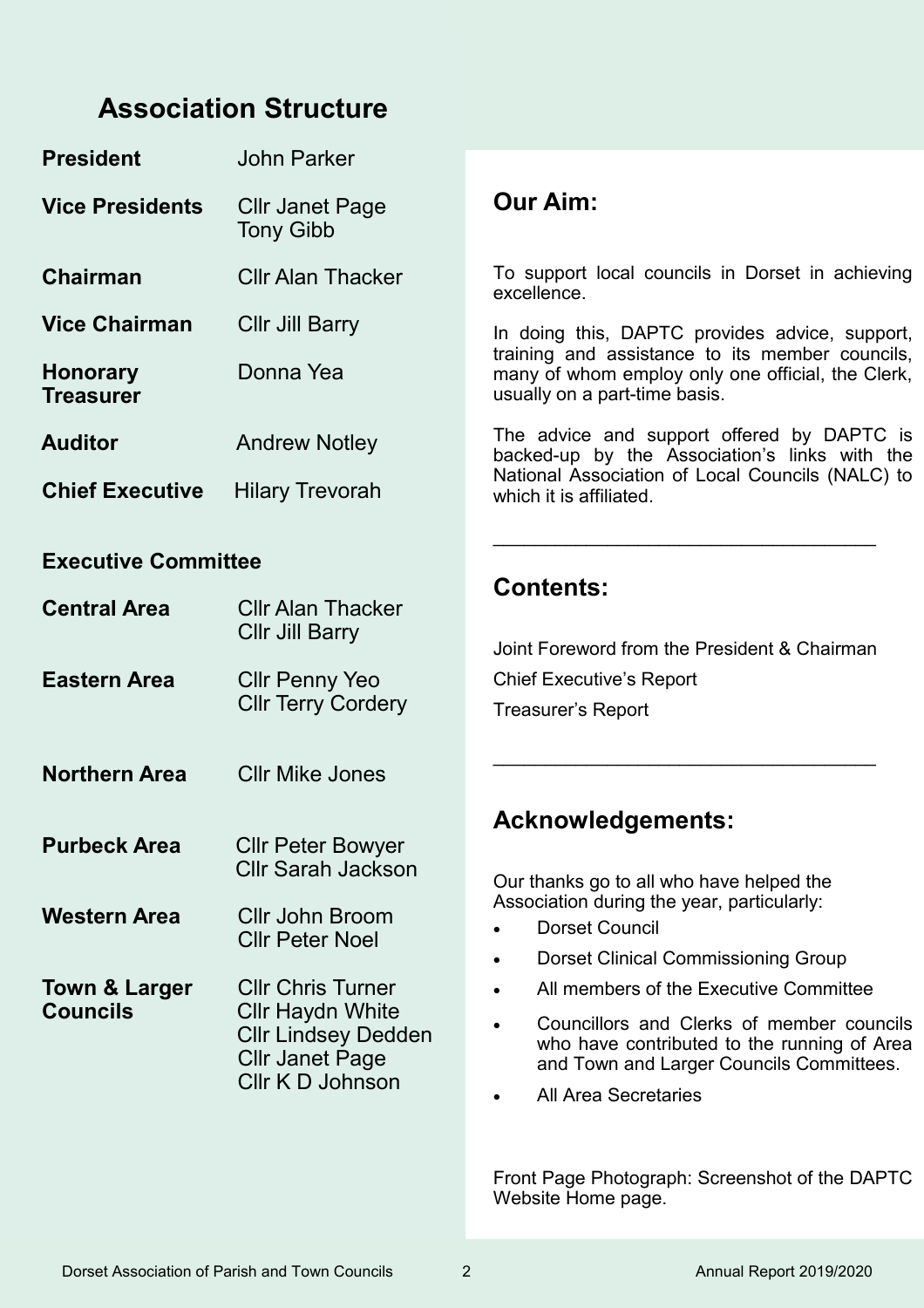## **Joint Foreword from the President and Chairman**

#### **Review of 2019/2020**

To say this has been an eventful year for DAPTC would be a masterly understatement. Leaving aside the vast problems created by the Covid 19 pandemic and 'lockdown', we have lost one of our longest serving stalwarts in Alan Thacker, said goodbye to Hilary Trevorah, our Chief Executive of 5 years, and welcomed Neil Wedge as our new Chief Executive. All of this at a time when we are working to establish a good working relationship with our local government partners at the recently established new unitary councils.

Many of you will know Alan Thacker who, at the point of his untimely and sudden death, was our DAPTC Chair. Alan was a long-standing Parish and West Dorset District Councillor. He was Chair of Knightsford Parish Council (KPC) for approximately 22 years, long term member of the DAPTC Executive Committee as well as Chair of DAPTC Central Area Committee. He served as member for Broadmayne (later becoming Broadmayne and Crossways) ward on West Dorset District Council for 28 years. To quote one of his former colleagues from KPC Council – "What a lovely man so full of life and fun – much missed by us all"

Following the loss of Alan as our Chair, in accordance with our Constitution, his Vice-Chair, Cllr. Jill Crouch, took over as acting Chair. Jill is also a long-standing member of the DAPTC Executive Committee and has been Alan's Vice-Chair both at the Executive Committee and the DAPTC Central Area Committee. Jill is also co-author of this update.

At the end of March, our Chief Executive, Hilary Trevorah retired. Over the last two years of her service, Hilary had the unenviable task of steering us through the stormy waters of local government re-organisation. Our thanks go to Hilary for the excellent job she did of executing the Executive Committee's priorities of keeping the Association's profile high with the new principal councils and supporting the establishment of new parish and town councils. Her post retirement plans for a trip to China were scuppered by the Covid 19 pandemic but we wish her a long and happy retirement.

Hilary is replaced by Neil Wedge. Neil has a background in the commercial world but also has previous experience as a Town Clerk. We welcome Neil, hope he enjoys working with us and hope that together we can take DAPTC ever forwards.

The Covid 19 pandemic has changed the way we have to operate. It is quite clear that we and our councils will have to find new and innovative ways of conducting business. The word 'zoom' has taken on a whole new meaning - no longer associated with moving at speed or focussing in with a camera, but with virtual meetings. Neil and the DAPTC staff are working hard to help our councils cope with these inevitable changes.

As well as the changes to the way we communicate, our councils will be taking on additional responsibilities to help and support their communities. This, together with lack of income from council owned facilities, is likely to create some financial challenges in this coming year and possibly beyond.

During this past year, a major piece of work for DAPTC has been the start of the revision of our constitution. This is needed to bring it up to date and particularly to accommodate the changes in local government. This will be a lengthy process since changes to the constitution can only be made by the membership at the AGM. The plan is to amend the body of the constitution in the first phase, then review the role, definition and structure of our offices and committees in the second.

This year it has been decided to combine the Presidents Foreword with the Chair's report to give you less to read at a time when you are coming to terms with a lot of new issues.

In what will undoubtedly be a challenging year ahead we wish you good fortune and, as always, stand ready to advise, assist and enable you to achieve excellence.

John Parker Jill Crouch (previously Barry)

President **Acting Chair**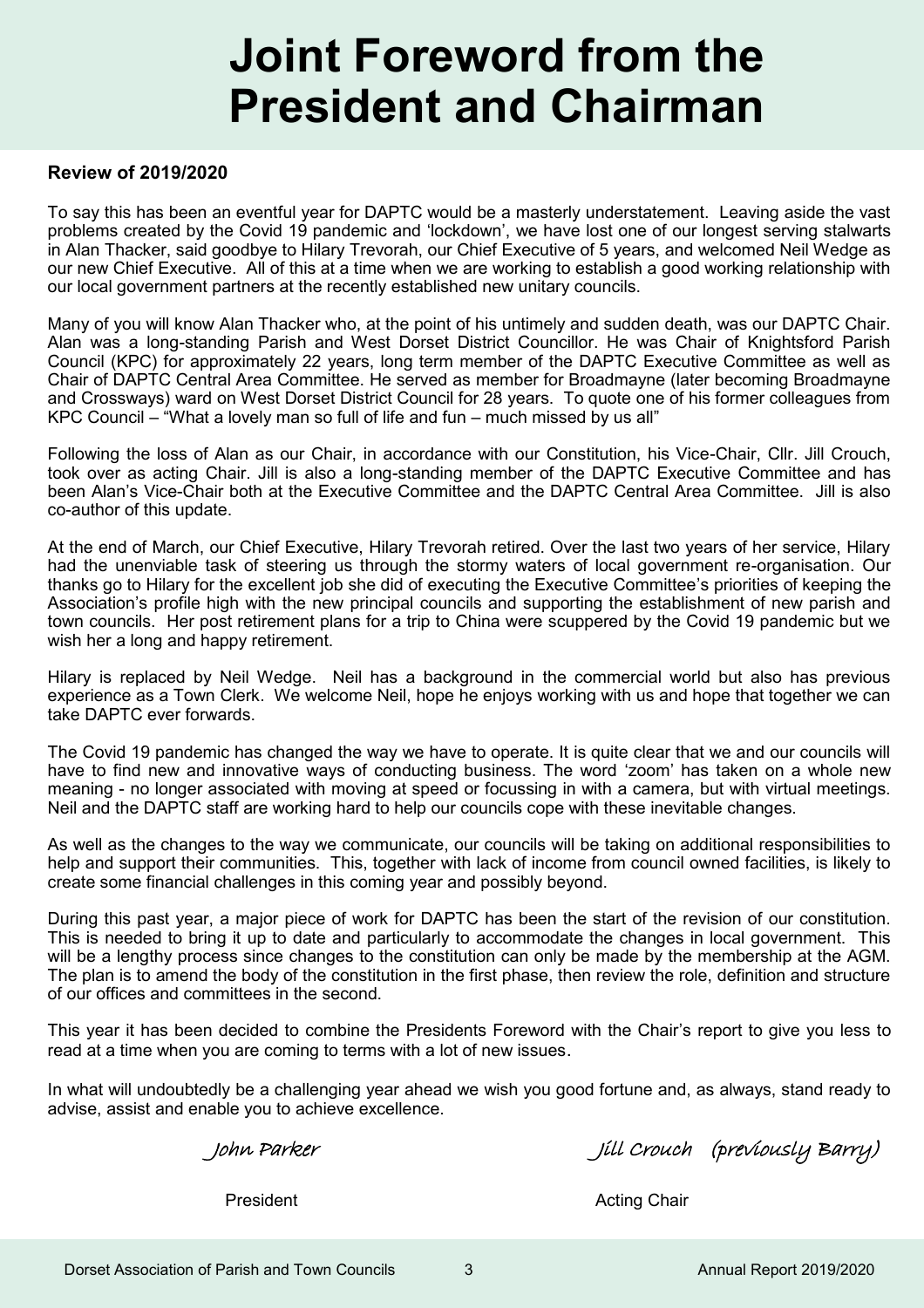#### **Introduction**

2019-20 was a very busy year for the association, with local elections in May and the introduction of unitary councils in Dorset. We needed to be flexible to respond to new challenges while still delivering advice, support and training to the highest standards.

#### **Increased Membership**

All new town and parish councils created as a result of local government reorganisation were enthusiastically welcomed as members of DAPTC. This raised the association's membership to 163, including all town councils. In total, over 98% of local councils in Dorset are members.

Our new members are:

Weymouth Town Council Christchurch Town Council Highcliffe & Walkford Parish Council

With the support of NALC, DAPTC staff gave practical support with the creation of these councils and worked closely with the new clerks, which helped build a relationship prior to 1 April 2019.

We arranged bespoke induction sessions for all these new councils and invited the Monitoring Officers from either BCP or Dorset Council to participate.

We also arranged for NALC's most senior staff members to give presentations to the new councils on the national picture and potential influence of local councils, with examples of their achievements.

In addition, the clerks of the new councils have been welcomed to DAPTC events, which reinforced the impression of the association as a county-wide organisation, co-ordinating communication between its members.

In accordance with the priority agreed by the DAPTC Executive Committee, I invested considerable time assisting with the creation of the new parish and town councils in Dorset. This work took a significant part of my time and had an impact generally on the staff team.

It is very pleasing that the importance of membership has been recognised by all three councils.

#### **National Association of Local Councils**

One of the great advantages of DAPTC membership is the association's affiliation to the National Association of Local Councils (NALC). As well as providing specialist legal advice for our tier of local government, NALC also lobbies central government on our behalf and has direct access to government departments.

NALC has set up a Climate Change Task and Finish Group, with its first meeting on 12 March 2020. Councillor Josephine Parish from Corfe Castle Parish Council (a member of NALC's Smaller Councils Committee) has been asked to join the group. The project plan for the group includes combining case studies and create a best practice document. NALC are also investigating the possibility of funding grants for its work on climate change and for member councils.

With the outbreak of Coronavirus in March 2020, NALC provided legal advice and practical guidance to enable our member councils to continue operating safely. This information was immediately sent out via the DAPTC staff team, who worked closely with NALC officers by anticipating the type of information that parish and town clerks would need.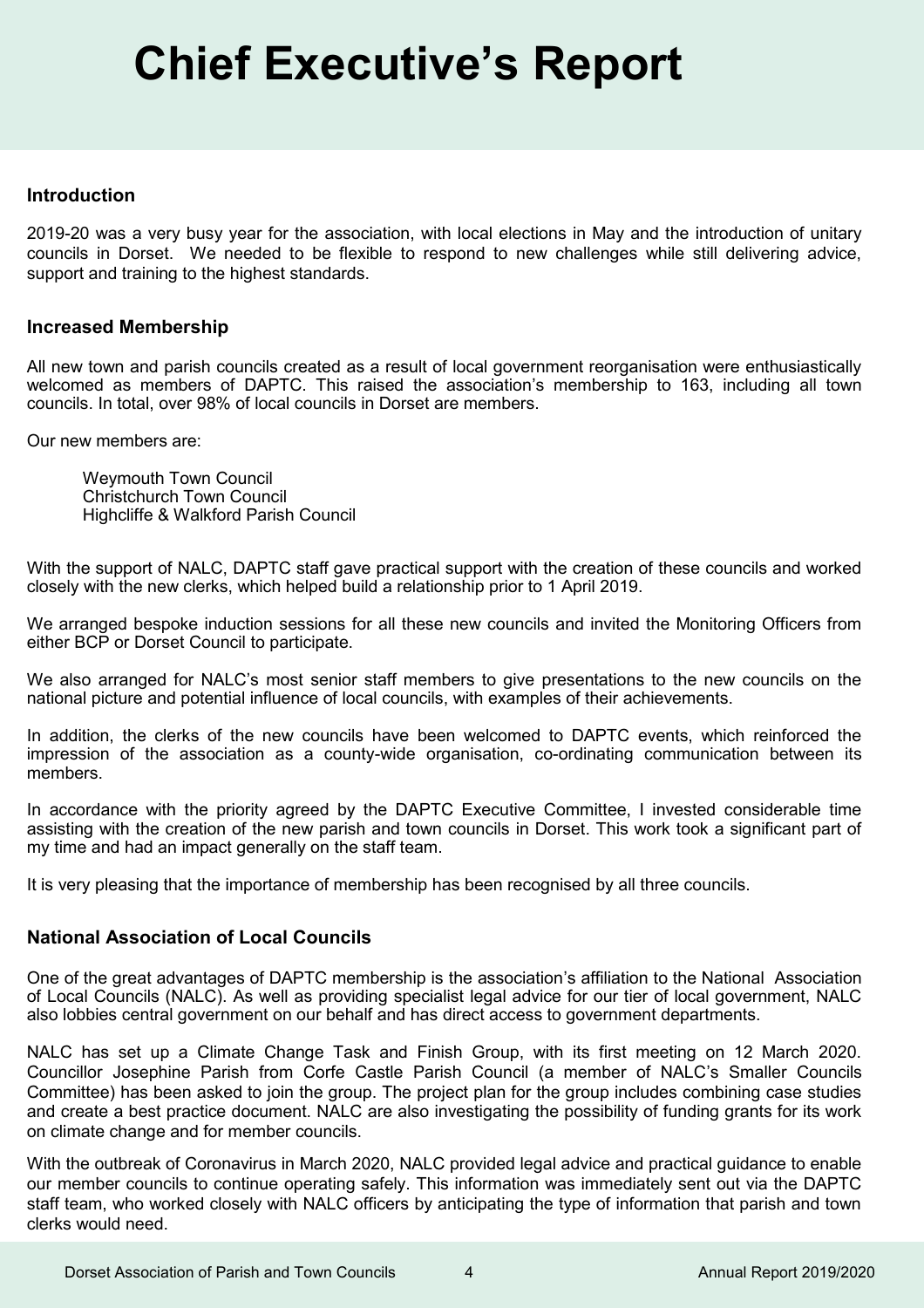#### **New Unitary Councils**

Two new unitary councils were established on 1 April 2019; Bournemouth, Christchurch and Poole Council and Dorset Council covering the reminder of the county.

The association has progressed the wish of our members to be involved in creating the working relationship between the new unitary councils and the parish/town tier of local government.

#### **Dorset Council**

I have had regular meetings with Dorset Council's Executive Director for Place. He requested these meetings as his directorate's services have a huge impact on our members.

I have also had meetings with Dorset Council's Legal & Democratic Corporate Director Jonathan Mair, who is also the Monitoring Officer.

I have found contact with the two directors has helped with practical matters such as legal procedures following elections and general coordination of routine matters immediately following reorganisation. Due to the very short time allowed by the Government to establish Dorset Council, many parish and town clerks were unsure of new procedures for contacting the new Dorset Council services. I informed the two directors of these enquiries which enabled them to provide greater continuity of service to parish and town councils.

The Executive Director for Place attended a DAPTC Executive Committee and requested information on any matters outstanding from work with the former councils which had not been picked up and carried forward. We asked all our members the same question via their clerks. This information was given to the Director for Place to assist with coordination of Dorset Council services plus improved liaison with town and parish councils.

The list of outstanding work included completion of legal work on transfer of some assets, former district council practice with decision making on planning applications plus various customer care matters. I also informed the Director of Place of other day to day issues which parish clerks have raised with the DAPTC office.

DAPTC invited very senior Dorset Council members to have a dialogue with town and parish councillors at DAPTC events. Much of my time was spent facilitating opportunities for our members to have face-to-face contact with senior Dorset Council members. This is in response to the constant concern expressed by our members at the lack of information available on the plans of Dorset Council regarding the parish and town tier of local government. I aimed to create opportunities for our members to express their concerns and ask questions directly to Dorset Council representatives.

Examples of this are:

- Dorset Council's Portfolio Holder for Customer, Community and Regulatory Services, Cllr Tony Alford was a speaker at the DAPTC Councillors Seminar on 10 October 2019
- Leader of Dorset Council Cllr Spencer Flower was the main speaker at the DAPTC AGM on 9 November 2019
- Cllr Tony Alford attended DAPTC area meetings and Town & Larger Parish Council meetings.
- Cllr Tony Alford attended DAPTC Executive Committee meetings.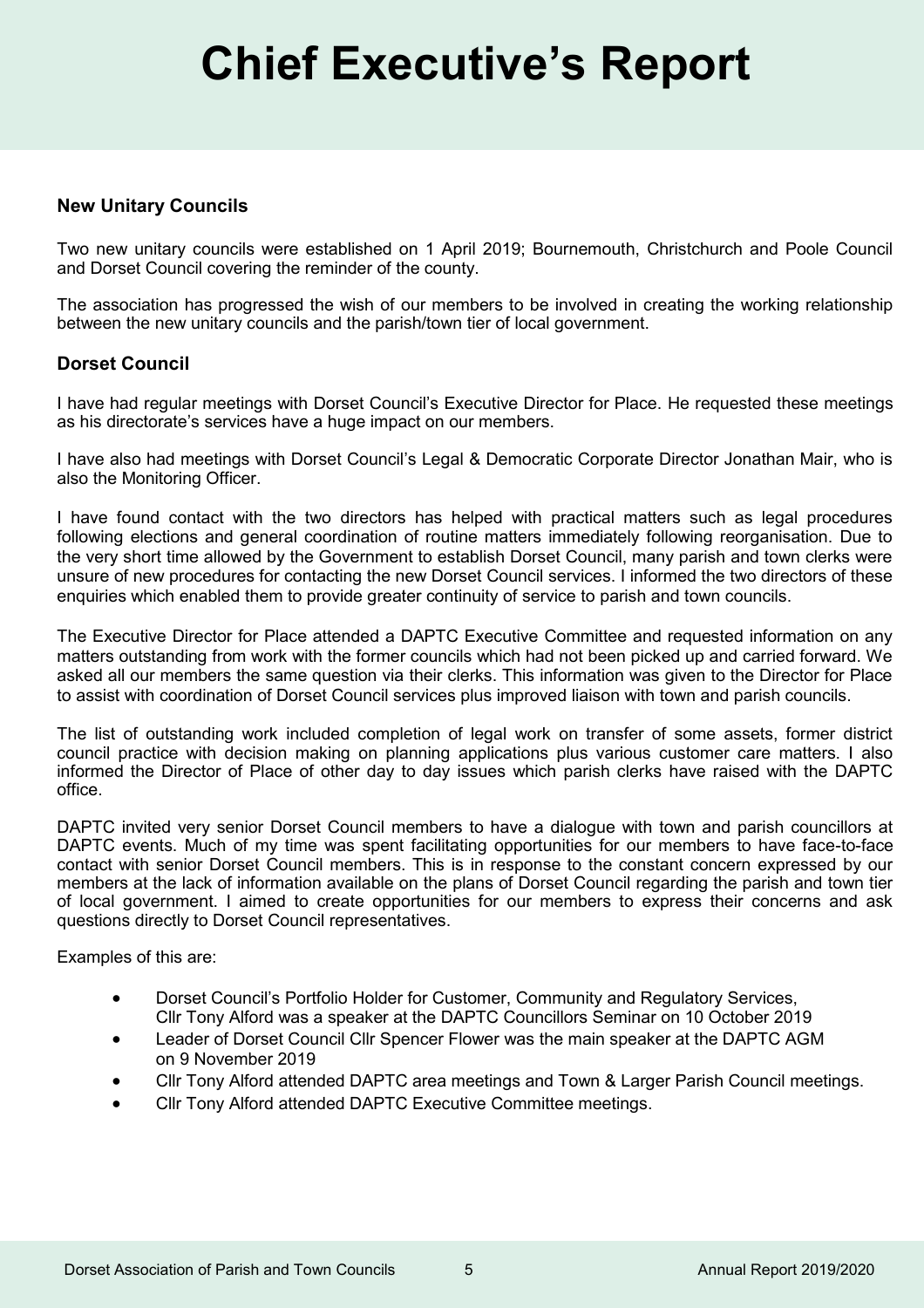#### **Bournemouth Christchurch and Poole (BCP) Council**

BCP Council's Monitoring Officer was involved in designing the format of the DAPTC induction training for the three new parish and town councils in Christchurch area. Both BCP Council's and Dorset Council's Monitoring Officers wished to give consistent information on the Code of Conduct to new councillors via our induction training across the whole of the county.

BCP Council agreed to conduct a Community Governance Review in the Throop and Holdenhurst areas following receipt of a valid petition. The council invited a response from DAPTC to a consultation which ended on 1 September 2019. The association responded as follows:

"Dorset Association of Parish and Town Councils (DAPTC) is in favour of creating new parish councils in areas that do not have them at present. Parish councils are a vital link with local communities, providing a greater understanding of their residents' views and concerns."

"Our association together with the National Association of Local Councils (NALC) and with the encouragement of central government, very much encourages the establishment of new parish and town councils as the tier of local government that is closest to communities."

"Parish councils increase the potential for local control over local matters.they are an accountable voice for their communities, striving to improve quality of life for their residents."

"As principal authority services become more centralised to deliver greater efficiencies, the role of a parish council becomes more important."

The Chief Executive of BCP Council is a member of a group of Chief Officers of all Dorset public services that invited me to give a presentation on the work of parish and town councils. I did this on 20 November 2019 and I gave examples of how our members help the strategic aims of the public sector. (These examples had been given in response to the DAPTC Chairman's request to our members for information earlier that year).

#### **DAPTC AGM 2019**

The DAPTC AGM was held on 9 November and the proposals from member councils were debated. Eight motions agreed, with some amendments to the original proposals. Three motions requesting action by the unitary councils, have been referred to them. The remaining motions requested NALC to lobby on national issues. At the time of writing this report (31 March 2020), NALC has confirmed that it is already lobbying on these issues and will cite the Dorset experience. NALC asked for more specific information on the motion on rural housing.

#### **New Website**

The DAPTC Executive Committee decided to invest in a new website which could be easily accessed on mobile phones and tablets. It was an opportunity to have a fresher, more customer friendly site that was easier for our members to use.

#### **Staffing**

The DAPTC office is operated by a team of three part time staff, including me. Customer Relationship Manager Debbie Hollings deals with day to day information to parish and town clerks plus the website and attracting income through sponsorship of our events. Lisa Cooper coordinates the association's training and development as well as providing administrative support to the DAPTC Executive Committee and AGM.

We have achieved the priority goals of the Executive Committee by building relationships with the new unitary councils, encouraging new local councils, responding to immediate training needs and giving advice and guidance to our members.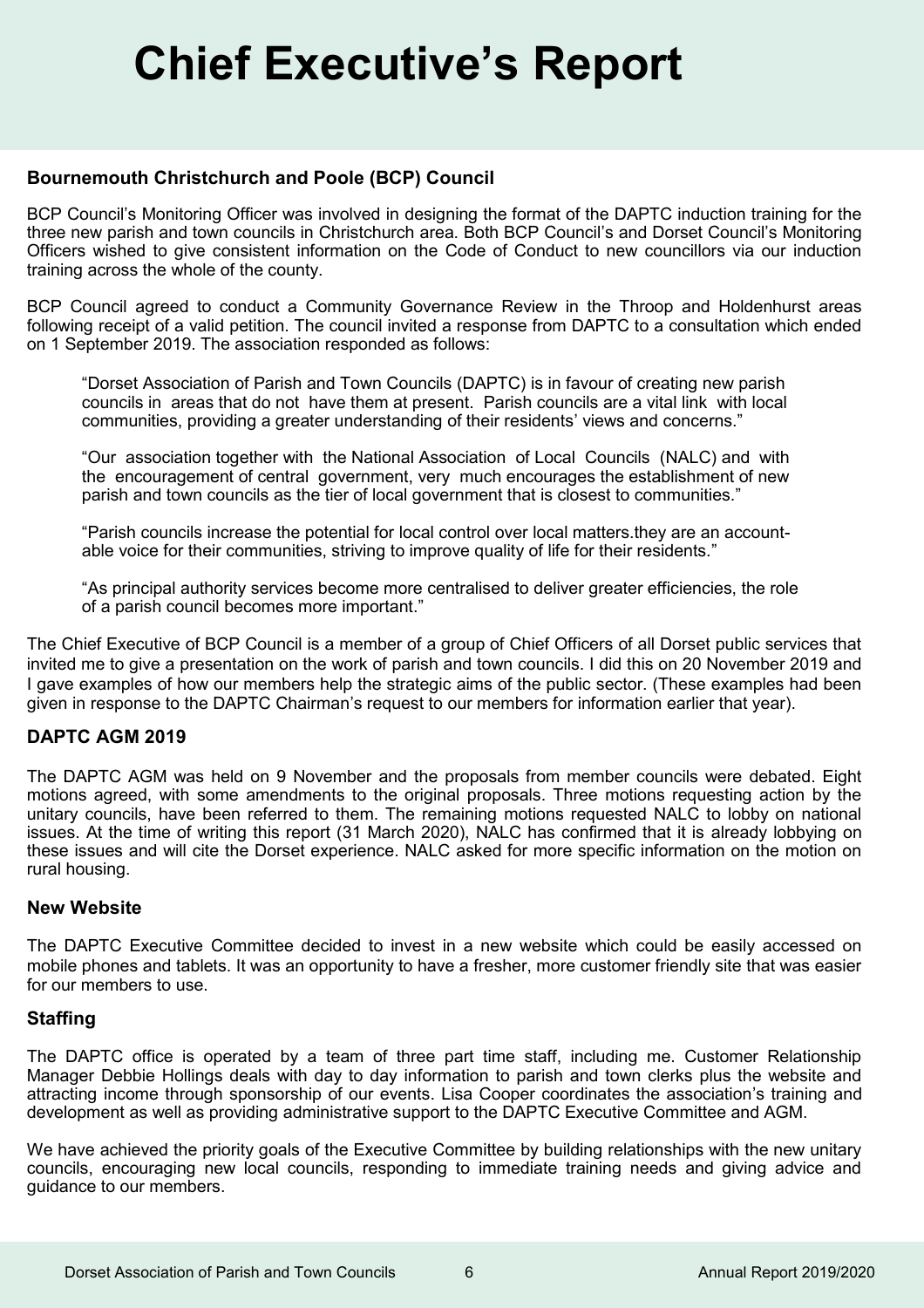#### **Relationship with NHS Dorset CCG**

DAPTC continues to provide the CCG with communication channels for consultation on future NHS services. This gives our members greater opportunity to comment on plans for changes as well as providing the CCG with the views of local communities, often in sparsely populated areas.

#### **Training and Development 2019/20**

Core training was delivered to 548 delegates through courses for: New Councillors, Chairmen, New Clerks, Planning, Finance and Website Accessibility. Two seminars – one for Clerks and one for Councillors also took place.

With local elections in May, demand was high for courses, especially New Councillor Induction courses which were delivered by DAPTC at various venues around the county and at individual Council's premises. A total of 227 councillors attended New Councillor Induction courses during 2019.

#### **THANK YOU!**

There are so many people who help us on a voluntary basis. Thank you to our volunteer area secretaries who support area meetings. Our Honorary Treasurer Donna Yea is also owed thanks for providing us with clear accounts and invaluable advice which she presents to the DAPTC Executive Committee and our team throughout the year. The association is very fortunate to have very hard-working Executive Committee members, Area Chairmen plus representatives that attend NALC meetings. Councillor Alan Thacker contributed hugely to the many events and meetings that he attended during his time as Chairman of the association and his support of the association staff was greatly appreciated.

Above all, the association is very fortunate to have representatives of our member councils that turn out so regularly to events, giving up precious time in busy lives to get involved and have their say on behalf of their communities. Thank you so much for your support to the association.

#### **Conclusion**

As part of my job, I aimed to raise the profile of the parish and town council tier of local government. In the many meetings that I attend with public organisations, I constantly stress that parish and town councils must be consulted on future changes and respected as the most local tier of government in Dorset.

Our very small, but capable team continues to give support, advice and training to our members in affiliation with our national association

Hilary Trevorah

**31st March 2020**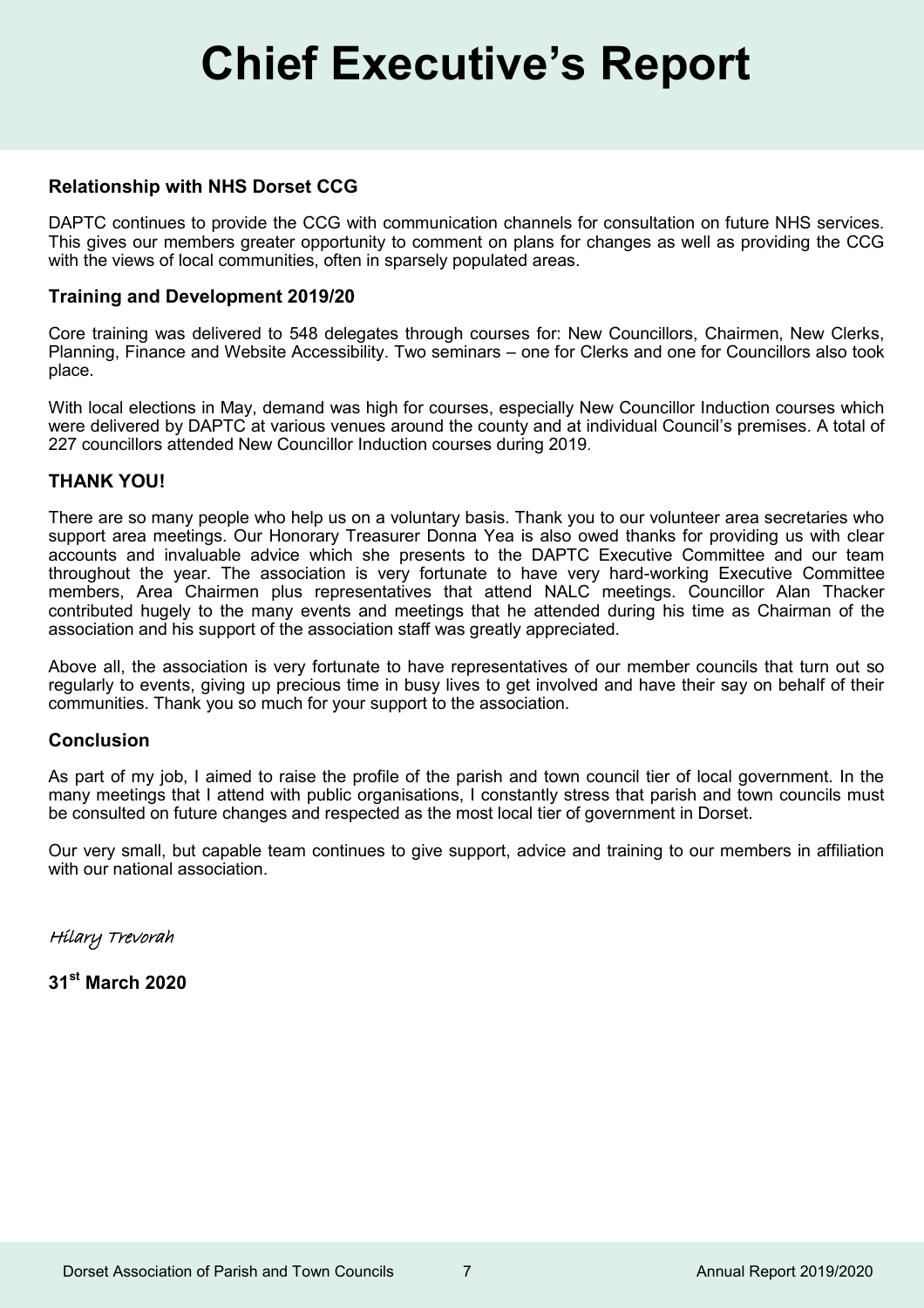## **Balance Sheet as at 31st March 2020**

#### DORSET ASSOCIATION OF PARISH AND TOWN COUNCILS **BALANCE SHEET AS AT 31st MARCH 2020**

| 2018/19<br>£                     |                                                                                                                      | 2019/20<br>£                   | £                                                          |  |
|----------------------------------|----------------------------------------------------------------------------------------------------------------------|--------------------------------|------------------------------------------------------------|--|
|                                  | <b>CURRENT ASSETS</b>                                                                                                |                                |                                                            |  |
|                                  | Deposits with                                                                                                        |                                |                                                            |  |
| 35,418.34<br>505.14<br>54,589.06 | <b>National Savings Bank</b><br><b>Scottish Widows</b><br><b>Current Account (Unity)</b>                             | 35,701.69<br>0.00<br>56,741.41 | 92,443.10                                                  |  |
| 0.00<br>510.00                   | <b>Debtors</b><br>Payments in Advance                                                                                |                                | 5,000.00 see note 2 below<br>0.00                          |  |
|                                  | <b>LESS</b>                                                                                                          |                                |                                                            |  |
|                                  | <b>CURRENT LIABILITIES</b>                                                                                           |                                |                                                            |  |
| 6,551.55                         | <b>Sundry Creditors</b>                                                                                              | 1,045.43                       | see note 1 below                                           |  |
|                                  |                                                                                                                      |                                | 1,045.43                                                   |  |
| 84,470.99                        | <b>REPRESENTED BY</b><br><b>RESERVES</b>                                                                             |                                | 96,397.67                                                  |  |
|                                  | DAPTC general reserve - opening balance                                                                              | 84,470.99                      |                                                            |  |
|                                  | DAPTC Surplus / (Deficit) for the Year<br>Training Partnership Surplus / (Deficit) for the Year                      | 11,926.68                      |                                                            |  |
| 84,470.99                        | DAPTC general reserve - closing balance                                                                              |                                | 96,397.67                                                  |  |
| 84,470.99                        |                                                                                                                      |                                | 96,397.67                                                  |  |
|                                  |                                                                                                                      |                                |                                                            |  |
|                                  | <b>Honorary Treasurer</b>                                                                                            | <b>Honorary Auditor</b>        |                                                            |  |
| Note 1                           | Creditors                                                                                                            |                                |                                                            |  |
|                                  | <b>Dorset Council</b><br><b>Dorset Council</b><br><b>SLCC Enterprises Ltd</b><br><b>Website Accessibility Course</b> | 2800226761<br>2800233423       | 159.35<br>380.08<br>130749<br>216.00<br>Training<br>290.00 |  |
|                                  |                                                                                                                      |                                |                                                            |  |

Note 2

Debtors

 $CCG$ 

**Grant 2019-20** 

5,000.00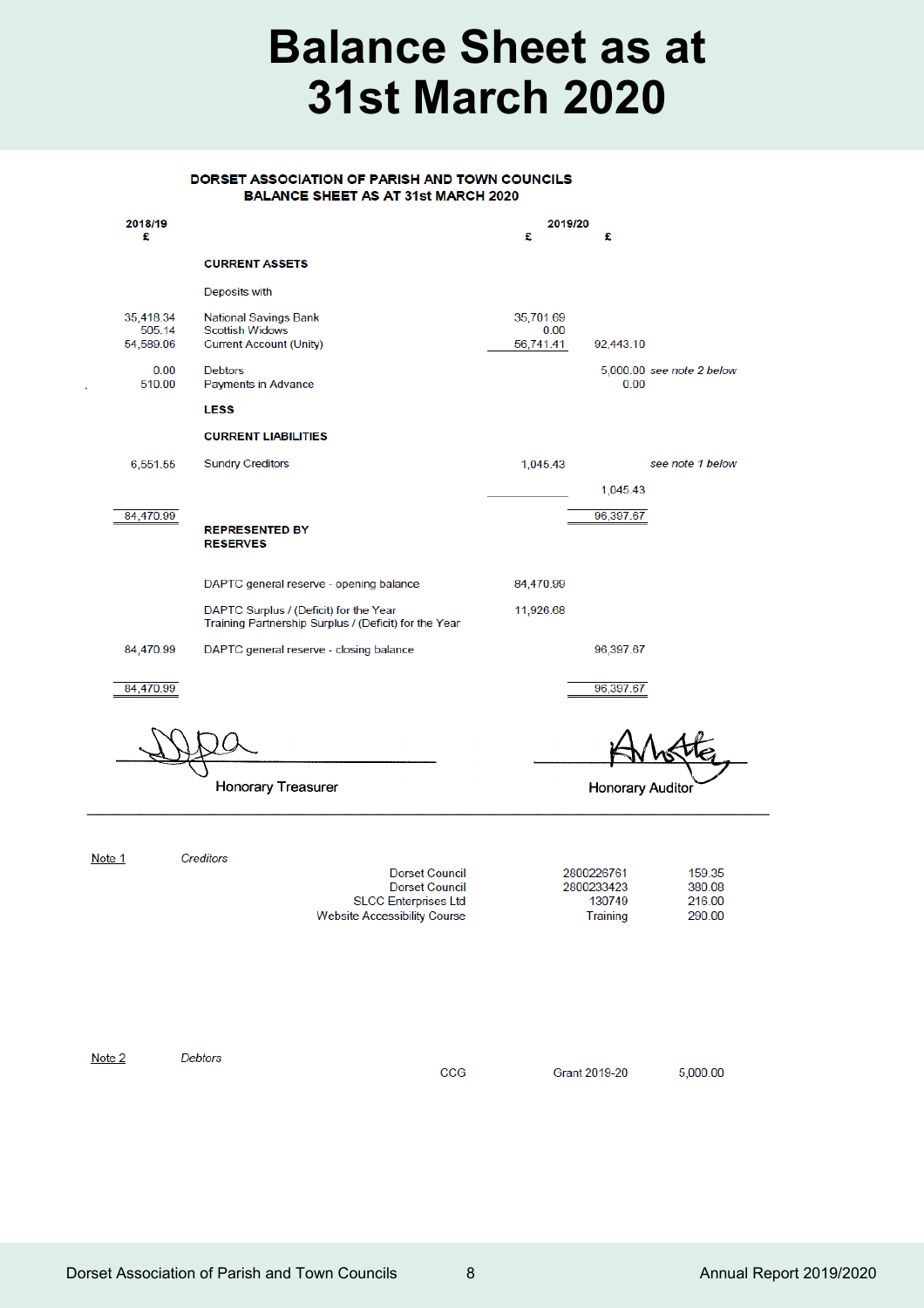## **Income and Expenditure 2019/2020**

| <b>Actuals</b><br>2018/19 | <b>BUDGET</b><br>2019/20 | DAPTC Income and Expenditure Account 2019/20  | <b>Actuals</b><br>2019/20 | <b>VARIANCE</b><br>(adverse)/<br>favourable |
|---------------------------|--------------------------|-----------------------------------------------|---------------------------|---------------------------------------------|
|                           |                          | <b>EXPENDITURE</b>                            |                           |                                             |
| 17,449                    | 17,781                   | <b>NALC Affiliation Fee</b>                   | 22,011                    | (4,230)                                     |
|                           |                          |                                               |                           |                                             |
|                           |                          | <b>Administration Costs:</b>                  |                           |                                             |
| 83,930                    | 83,963                   | <b>Salaries</b>                               | 90,363                    | (6,400)                                     |
| 0                         | 0                        | Rents                                         | $\overline{0}$            | 0                                           |
| 3,171                     | 4,200                    | Office service charge (facilities management) | 3,416                     | 784                                         |
| 508                       | 500                      | Printing, Stationery, office expenses         | 218                       | 282                                         |
| 3,035                     | 1,000                    | Photocopier rental and charges                | 249                       | 751                                         |
| 123                       | 100                      | Postages                                      | $-18$                     | 118                                         |
| 272                       | 650                      | Telephone                                     | 300                       | 350                                         |
| 0                         | 200                      | Equipment                                     | 35                        | 165                                         |
| 371                       | 700                      | Insurance                                     | 828                       | (128)                                       |
| 1,453                     | 2,000                    | Staff travelling & Expenses                   | 726                       | 1,274                                       |
|                           |                          | Other Costs:                                  |                           |                                             |
| 1,893                     | 2,500                    | Meeting & Member Expenses                     | 1,583                     | 917                                         |
| 704                       | 2,000                    | Area Admin Costs / Clerks Honorarium          | 1,627                     | 373                                         |
| 730                       | 1,000                    | Treasurer's & Auditor's Honorarium            | 730                       | 270                                         |
| 865                       | 2,425                    | Miscellaneous (incl. website)                 | 4,881                     | (2, 456)                                    |
| 5,149                     | 4,500                    | Venue Hire                                    | 4,133                     | 367                                         |
| 1,955                     | 3,000                    | <b>Training Course Expenses</b>               | 3,667                     | (667)                                       |
| 1,500                     |                          | <b>Transparency Fund</b>                      | 825                       | (825)                                       |
| 200                       | 200                      | <b>SW Local Council Association</b>           | 400                       | (200)                                       |
| 196                       | 200                      | SLCC affiliation membership subscription      | 200                       | 0                                           |
| 1,343                     | 2,150                    | <b>Purchase of Publications</b>               | 2,758                     | (608)                                       |
| 387                       | 700                      | Conferences & expenses                        | 719                       | (19)                                        |
| 125,233                   | 129,769                  | <b>TOTAL EXPENDITURE</b>                      | 139,652                   | $-9,883$                                    |
|                           |                          | <b>INCOME</b>                                 |                           |                                             |
| 61,223                    | 61,772                   | Subscriptions                                 | 69,579                    | 7,807                                       |
| 1,789                     | 1,700                    | Sales - LCR                                   | 1,583                     | (117)                                       |
| 336                       | 1,350                    | - Other Publications                          | 264                       | (1,087)                                     |
| 255                       |                          | Investment Income                             | 283                       | 283                                         |
| 30,000                    | 30,000                   | <b>Grant - Dorset Council</b>                 | 29,776                    | (224)                                       |
| 12,500                    | 12,500                   | Project funding - CCG                         | 12,500                    | 0                                           |
| 1,500                     |                          | <b>Transparency Fund</b>                      | 825                       | 825                                         |
| 19,280                    | 15,000                   | <b>Training Income</b>                        | 32,817                    | 17,817                                      |
| 60                        |                          | Other income                                  | 62                        | 62                                          |
| 3,010                     | 2,000                    | <b>Commercial Sponsorship</b>                 | 3,890                     | 1,890                                       |
|                           |                          |                                               |                           |                                             |
| 129,952                   | 124,322                  | <b>TOTAL INCOME</b>                           | 151,579                   | 27,257                                      |
| 4,719                     | (5, 447)                 | <b>SURPLUS / (DEFICIT)</b>                    | 11,927                    | 17,374                                      |